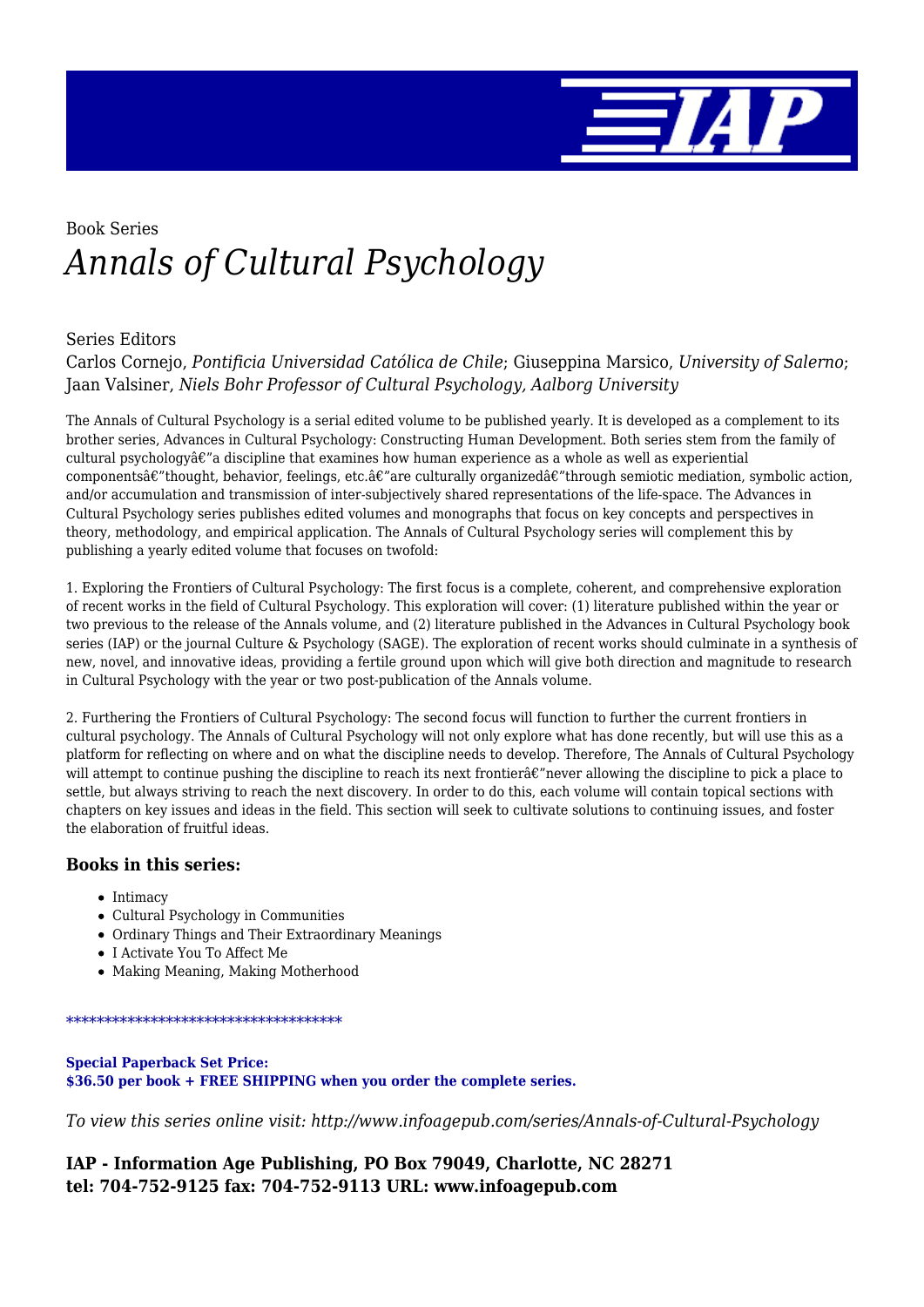

### **Intimacy** The Shared Part of Me

María Elisa Molina, Universidad del Desarrollo; Carlos Cornejo, Pontificia Universidad Católica de Chile; Giuseppina Marsico, University of Salerno; Jaan Valsiner, Niels Bohr Professor of Cultural Psychology, Aalborg University

2022. Paperback 978-1-64802-900-4 \$45.99. Hardcover 978-1-64802-901-1 \$85.99. eBook 978-1-64802-902-8 \$74.

The concept of intimacy puts forth important challenges to contemporary cultural psychology. Intimacy refers to a felt experience of interiority that although is intuitively comprehensible, does not have rigorously defined limits. Intimacy can refer to a content, an object, a person, ownership, or even a part of one's own body.

A potentially problematic issue for cultural psychology is that acknowledging intimacy seems to bound the Self to areas disjointed from the social sphere. In a globalized world, we witness a developmental process where social life becomes sectioned, where people are involved in an identity search by foregrounding certain social roles. With this backdrop in mind, people redefine and rebuild their intimacy spaces and the ways they roam from these to the public and collective realm.

Exploring the current historical situation leads us to consider intimacy as culture in the making; certainly, in the way it manifests itself, but particularly in how we approach and understand it. The lived (experienced) dimension of intimacy becomes truly important, since it casts new light on what we mean by intimacy in different spheres of the self's life, as well as life with others.

**CONTENTS:** Acknowledgments. Introduction: Intimacy From a Cultural-Psychological Standpoint, *María Elisa Molina, Carlos Cornejo, Giuseppina Marsico, and Jaan Valsiner.* **PART I: UNDERSTANDING INTIMACY FROM THE LENS OF CULTURAL PSYCHOLOGY.** Intimacy in Relational Selfhood, *Roberto Arístegui.* Intimate Encounters With the Sense of Self in Hinduism, *Nandita Chaudhary.* Whose Shoes? Intimacy in Self–Other–Culture Relationships, *Lívia Mathias Simão.* Full Silence as an Intimate Experience With Myself: A Cultural Phenomenological Hermeneutic Point of View, *Pablo Fossa and Cristóbal Pacheco.* **PART II: THE BODY AS A FIELD FOR INTIMACY CONSTRUCTION.** Towards a Holistic Approach to Intimacy, *Paloma Opazo and Himmbler Olivares.* Exploring Intimacy Through Tango in an Embodied Cultural Psychological Vein, *Floor van Alphen.* Written Under the Skin: Challenges of Intimacy in Contemporary Culture, *Marina Assis Pinheiro.* **PART III: INTIMACY AT THE BORDERS.** Common Sense and Routines: Everyday Life Intimacy, *David Carré.* DisCOVERing Parental Engagement Amidst the Private and the Public Life: Is There a Hole/Whole in the Hat? *Dany Boulanger.* Elders' and Children's Dialogue and Learning in a Canadian Intergenerational Organization: Bridging Private and Public Experience Amidst the School, the Family, and the Community, *Dany Boulanger.* Conclusions: Intimacy as Unveiling Issues in Dichotomous Thinking, *María Elisa Molina, Carlos Cornejo, Giuseppina Marsico, and Jaan Valsiner.* About the Editors. About the Contributors.



# Cultural Psychology in Communities Tensions and Transformations

Floor van Alphen, Universidad Autónoma de Madrid; Susanne Normann, University of Oslo

2020. Paperback 978-1-64802-195-4 \$45.99. Hardcover 978-1-64802-196-1 \$85.99. eBook 978-1-64802-197-8 \$74.

This volume aims at further articulating and developing the cultural psychological interest in community. It focuses on the processes through which individuals constitute communities and the processes that restrain or enable moving forward with others. This interest is necessary especially now that the world is on the move. Economic crises, political crises and ecological crises have led to reinforced migration patterns, a rise in authoritarianism and xenophobia, and have become a threat to the survival of the world as we know it, particularly to minorities and indigenous communities. At the same time, we are witnessing the birth of new networks, dialogues and actions, generated by people within, between and among communities. Therefore, this volume collects interdisciplinary theoretical, empirical and applied contributions enabling engagement with communities in cultural psychology. This involves both reflections on meaning-making processes and projections on how they feed into social transformation, in exchange with community psychology, anthropology and sociology.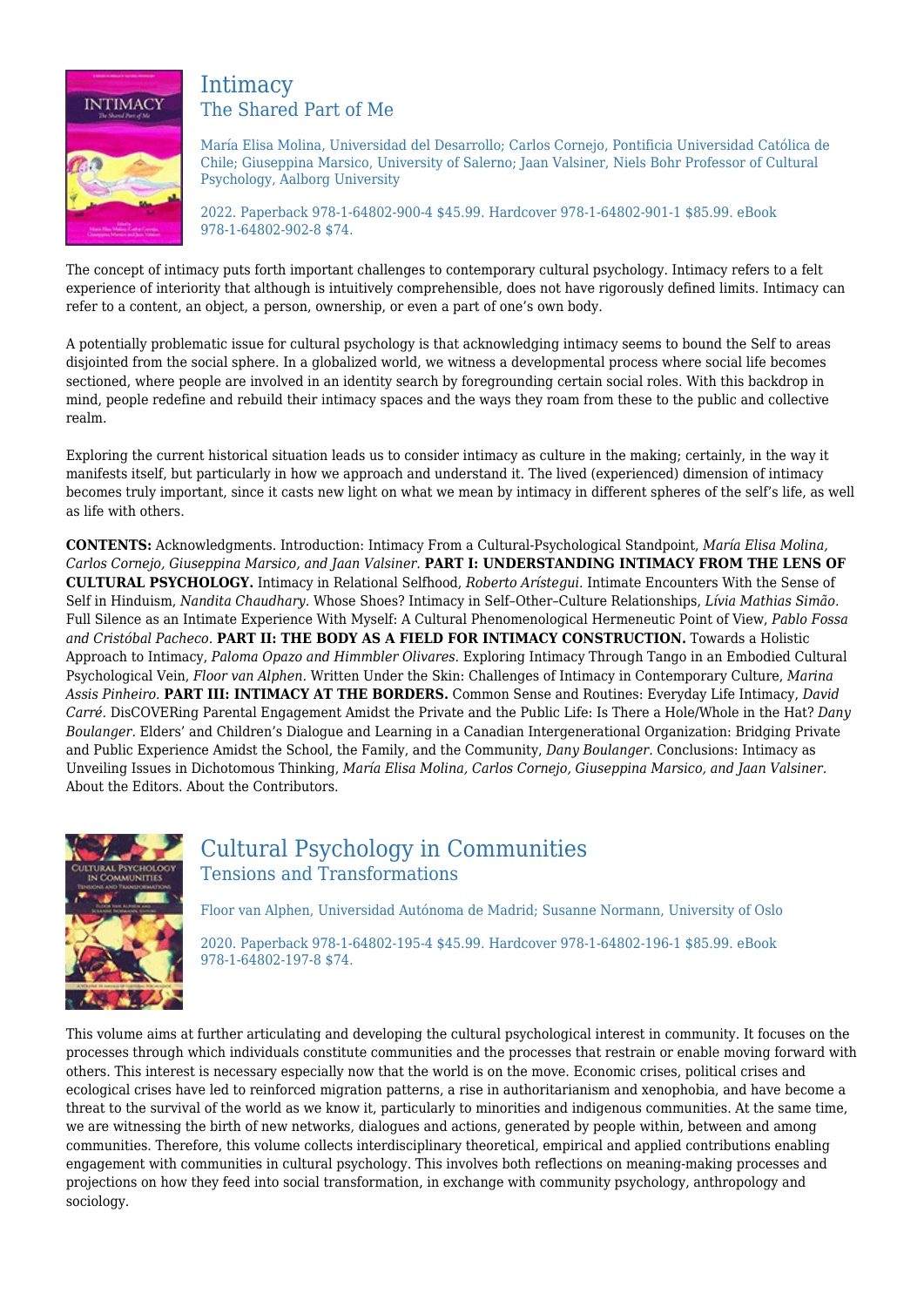People vitally depend on community to effectively negotiate or resist in complex intercultural or intergroup settings. In the wake of human rights violations or to prevent further damage to the environment a community is needed to undertake action. From feminist movements and disability activism to the otherwise marginalized: how do people constitute communities? How do they resist as a community? How can cultural psychology contribute not only to understand meaning-making processes, but also connect them to processes of social transformation?

Migration, moving through and connecting to different communities can affect meaning making in significant ways. People consider themselves as members of one or another community, but they also increasingly enter into new settings of social practice with new means for action. How might creative meaning-making build bridges between communities? How might new community arise in between or with others? How can cultural psychology deal with intercultural processes without reifying different cultures?

These are the central questions that the, mostly emerging, scholars from many corners of the world address in this book. Their research addresses different institutional settings that are resisted and transformed from within, in dialogue with others. From social work, NGOs and municipal activity to university talent mobility and art projects for youth. Other settings are newly inhabited, from the public square and the social media to a foreign city and neighborhood church. Thus, more communities appear on the map of cultural psychology.

**CONTENTS:** Series Editors' Preface—Creating Cultural Psychology of Community: What Is Needed? Acknowledgments. Introduction: The Tensions and Transformations of Moving in Communities, *Susanne Normann and Floor van Alphen.* **SECTION I: RESISTANCE OR TRANSFORMATION WITHIN, TOWARDS AND FROM COMMUNITIES.** Constituting Childbirth Activism in Argentina: A Study of Place, Identity, and Emotions, *María Fernanda González.* The Performative Momentum of the Hashtag: An Examination of the #MeToo Movement, *Andreas A. Andersen and Nikolai S. K. Lybæk.* Meaning Making Processes in a Professional Community of Social Workers, *Line Søberg Bjerre.* Making Meaning of Disability in Residents' Meetings for Municipal Welfare Policy, *Masakuni Tagaki.* Maneuvering Around Conflicts Between International Development NGOs and Local Communities Toward Poverty Alleviation in Ghana, *Seth Amofah.* Restoration of Purpose: A Goal-Focused Approach to Cultural Transformation and Well-Being Promotion Among Marginalized Communities, *David Krzesni and Simon Coulombe.* Commentary—Experiencing Change: Interrelations Between Individual and Social Transformations, *Sarah H. Awad.* **SECTION II: MEANING MAKING IN BETWEEN DIFFERENT COMMUNITIES.** Recognition as a Catalyst for Agency: Experiences From an Intercultural Art Project for Young People, *Hildegunn Marie T. Seip.* The Migration Project: Studying the Narrative Construction of Migrant Mobility in a Nonlinear Way, *Eva Céspedes and Floor van Alphen.* Exploring the Tensions and Possible Transformations in Talent Mobility to Estonian Universities, *Muhammed Abdulai.* Self-Expansion Through Proculturation: Semiotic Movement Toward Curvilinear Development, *Vladimer Lado Gamsakhurdia.* "Apart From Being Taught, You Teach Yourself": Appropriation and Religious Trajectories Among Children and Youth in a Toba/Qom Neighborhood of Buenos Aires, *Mariana García Palacios.* Commentary—Cultural Psychology, Communities, and the Construction of Excluding Spaces: The Production of Foreigners, *Danilo Silva Guimarães.* About the Contributors.



# Ordinary Things and Their Extraordinary Meanings

Giuseppina Marsico, University of Salerno; Luca Tateo, Aalborg University, Denmark

2019. Paperback 978-1-64113-682-2 \$45.99. Hardcover 978-1-64113-683-9 \$85.99. eBook 978-1-64113-684-6 \$74.

The book provides a new look at the everyday relationship between psychological processes and extraordinary aspects of ordinary phenomena. Why should we deal with ordinary things? People's life is made of everyday practical, taken-forgranted things, such as driving a car, using money, listening music, etc. When you drive from home to workplace, you are migrating between contexts. Is this an empty space you are crossing, or the time you spend into the car is something meaningful?

In psychological terms, things have, at least, three levels of existence, a material, a symbolic and an affective one. The underlying idea is that the symbolic elaboration of everyday things is characterized by the transcendence of the particular object-sign, leading to the creation of more and more complex sign fields. These fields expand according to an inclusive logic up to dialogically and dialectically incorporate opposites (i.e. clean/dirty, transparent/opaque, hide/ show, join/divide, slow/fast, etc.). Even the meaning of "ordinary" and "extraordinary" follow such an inclusive logic: if you give a positive value to ordinary, extraordinary is rule-breaking; otherwise, if ordinary means trivial, extraordinary assumes a positive value. Besides, things are cultural artifacts mediating the experience of the world, the psychological processes and the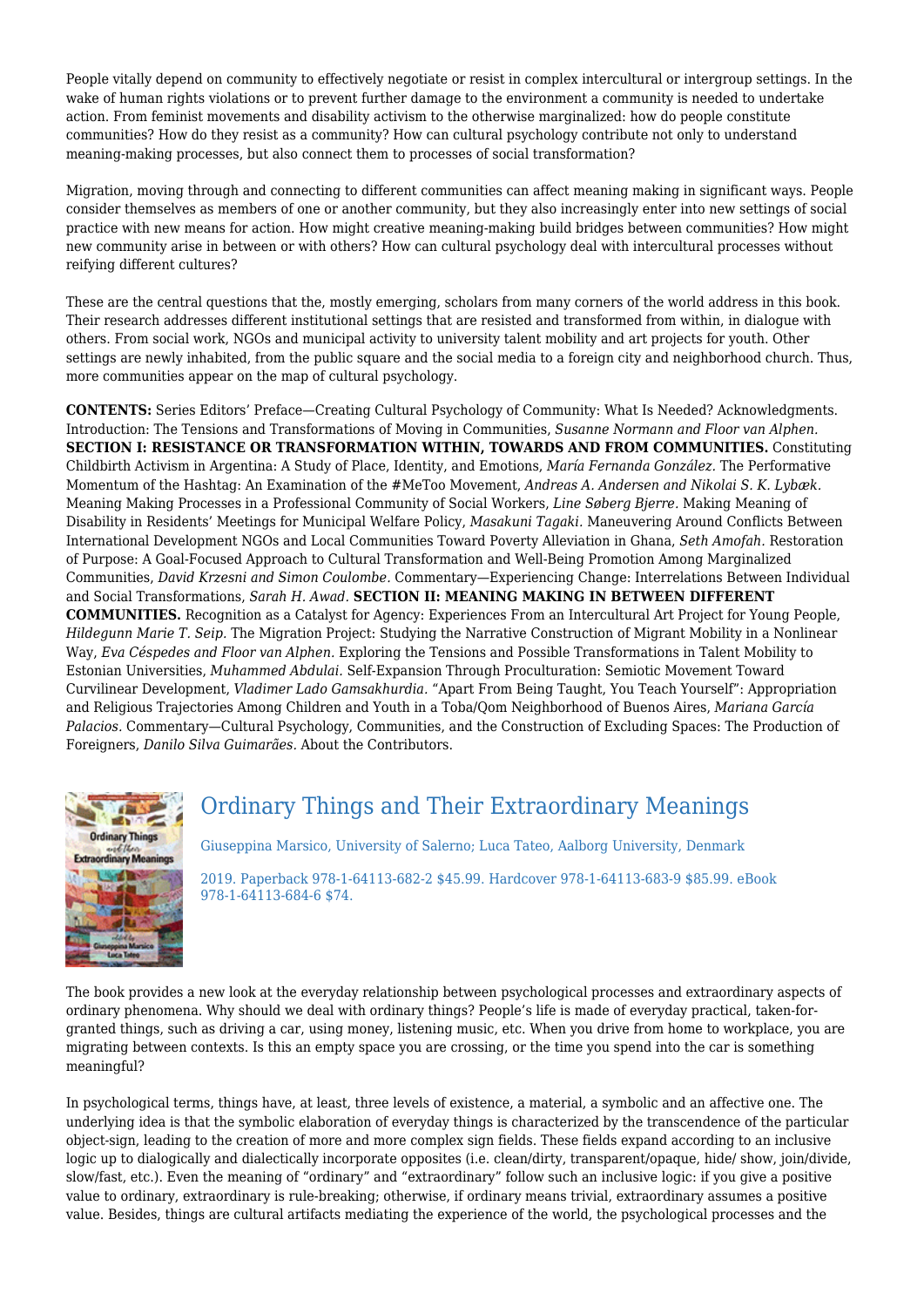construction of mind. Reflecting upon "things" is thus a more meaningful pathway to understand Psyche.

**CONTENTS:** Series Editors' Preface: How Can Things Be Ordinary? Introduction: Framing a Theory of Ordinary and Extraordinary in Cultural Psychology, *Luca Tateo and Giuseppina Marsico.* On the Border for Hiding and Revealing: Dialogues Through Underwear, *Jaan Valsiner.* The Magic of Holes, *Achille C. Varzi.* The Pornographic Gaze and the Sense of Listening, *Sven Hroar Klempe.* The Poetic Resonance of an Instant: Making Sense of Experience and Existence Through the Emotional Value of Encounters, *Olga V. Lehmann.* Words and Numbers and Their Singular Multiplicity, *Marco Tonti.* The Pen: How Cultural Objects Become Semiotically Impregnated, *Ana Cecília de Sousa Bastos and Maria Angélica Gonçalves Coutinho.* Lotteries, Betting, Coca-Cola, and Octopus Paul: The Extraordinary Side of the Ordinary, *Sergio Salvatore.* Money for Ordinary Things—Clean or Dirty? Money: Ordinary Things but Deeply Culturally Embedded Phenomenon, *Tatsuya Sato, Hideaki Kasuga, and Akinobu Nameda.* Clocks, Watch, or Something Else? *Ruggero Andrisano Ruggieri and Claudia Venuleo.* Through the Looking Glass: Monitor and Display, *Luca Tateo.* One Mirror, No Mirror, One Hundred Thousand Mirrors, *Maria Virgínia Dazzani, Waldomiro Silva Filho, and José Carlos Ribeiro.* Why Is the Virgin Mary Not an Ordinary Mother? Finding Otherness and Selfness in the Sacred Triangle, *Koji Komatsu.* What May We See From the Window or What a Window May Show to Us? *Kirill S. Maslov.* The Balcony, *Giuseppina Marsico.* A Discussion About Musical Instruments: Prostheses of Body, Prostheses of Culture: Objects or Processes, *Raffaele De Luca Picione.* About the Contributors.



# I Activate You To Affect Me

Carlos Cornejo, Pontificia Universidad Católica de Chile; Giuseppina Marsico, University of Salerno; Jaan Valsiner, Niels Bohr Professor of Cultural Psychology, Aalborg University

2018. Paperback 9781641130707 \$45.99. Hardcover 9781641130714 \$85.99. eBook 9781641130721 \$74.

The second volume of Annals of Cultural Psychology is dedicated to the affective nature of human social relationships with the environment. The chapters here included explore the historical, theoretical and practical dimensions of the concept of affectivating originally introduced by one of us (Valsiner, 1999), as a potential tool of inquiry into the affective-sensitive dimension of psychological life within a cultural-psychological framework. The concept of affectivating involves two psychological dimensions often undervalued or even obliterated from contemporary cultural psychology, namely the affective involvement and the agentivity of people in their social encounters.

Through several examples --'feeling-at-home', silence spaces and rituals, memorials, music and poetry, among others-- we show individual's concrete actions in mundane everyday life aim to give an affective personal sense to the world around. This focuses on the primary affective nature of human meaning construction that guides the person in one's continuing feeling-into-the-world.

At a theoretical level the notion of affectivation challenges contemporary Cultural Psychology to rescue subjectivity, not only symbolism. Affectivation propounds a return to the long, but partially forgotten, organismic tradition, represented in the history by thinkers like Wilhelm Dilthey, Jakob von Uexküll and Kurt Goldstein. Cultural psychology has to bring semiosis back to the vital background of human experience.

**CONTENTS:** I Activate You to Affect Me: Affectivating as a Cultural Psychological Phenomenon, *Carlos Cornejo, Giuseppina Marsico, and Jaan Valsiner.* **PART I: THEORETICAL CONSIDERATIONS AND AFFECTIVATING.** Affect, Semiotics, Volition: Heteroregulation and Affectivating, *Steve Larocco.* Affectivating: In the Middle of Power and Pleasure in Psychology and Music, *Sven Hroar Klempe.* Affectivating Signs: On Semiotic Interruptions, *Robert E. Innis.* Commentary: Affectivating, Normativity, and Subjectivity? *Lars Christian Sønderby.* **PART II: EVERYDAY PHENOMENA AND AFFECTIVATING.** Everything Was [Not] Beautiful At the Ballet: Children Affectivating Educational Contexts Outside School, *Lia da Rocha Lordelo, Anna Paula Brandão, and Camila S. M. Bezerra.* "Freedom is Not Free": Slogans Becoming Affective in Memorial Landscapes, *Zachary Beckstead.* Understanding Silence-Phenomena through the Boundaries of Speech: Semiotic Demand Settings Regulating Felt Experiences, *Olga V. Lehmann O.* An Expressive Approach to Affect and Musical Experience, *Pablo Rojas.* Poetics of Affectivating, *Emily Abbey.* Expressive Dimension of Human Experience and Affectivation Process: A Commentary on Everyday Phenomena and Affectivating Section, *Pablo Fossa.* **PART III: PERSON–ENVIRONMENT RELATIONSHIP AND AFFECTIVATING.** Affectivation: A Cut across The Semiotic Hierarchy of Feelings, *Danilo Silva Guimarães.* Affectivating Home Environments: Active and Affective Relations to Objects, *Amrei C. Joerchel.* Affectivating Environments in Creative Work, *Vlad Glăveanu.* Spaces, Sites, and Subjectivity: A Commentary, *Wanderlene Reis and Ana Cecília Bastos.* **PART IV: BUILDING A GENERAL FRAMEWORK FOR AFFECTIVATING.** New Theoretical and Methodological Ways in the Study of Affectivating, *Leidy Evelyn Díaz Posada and*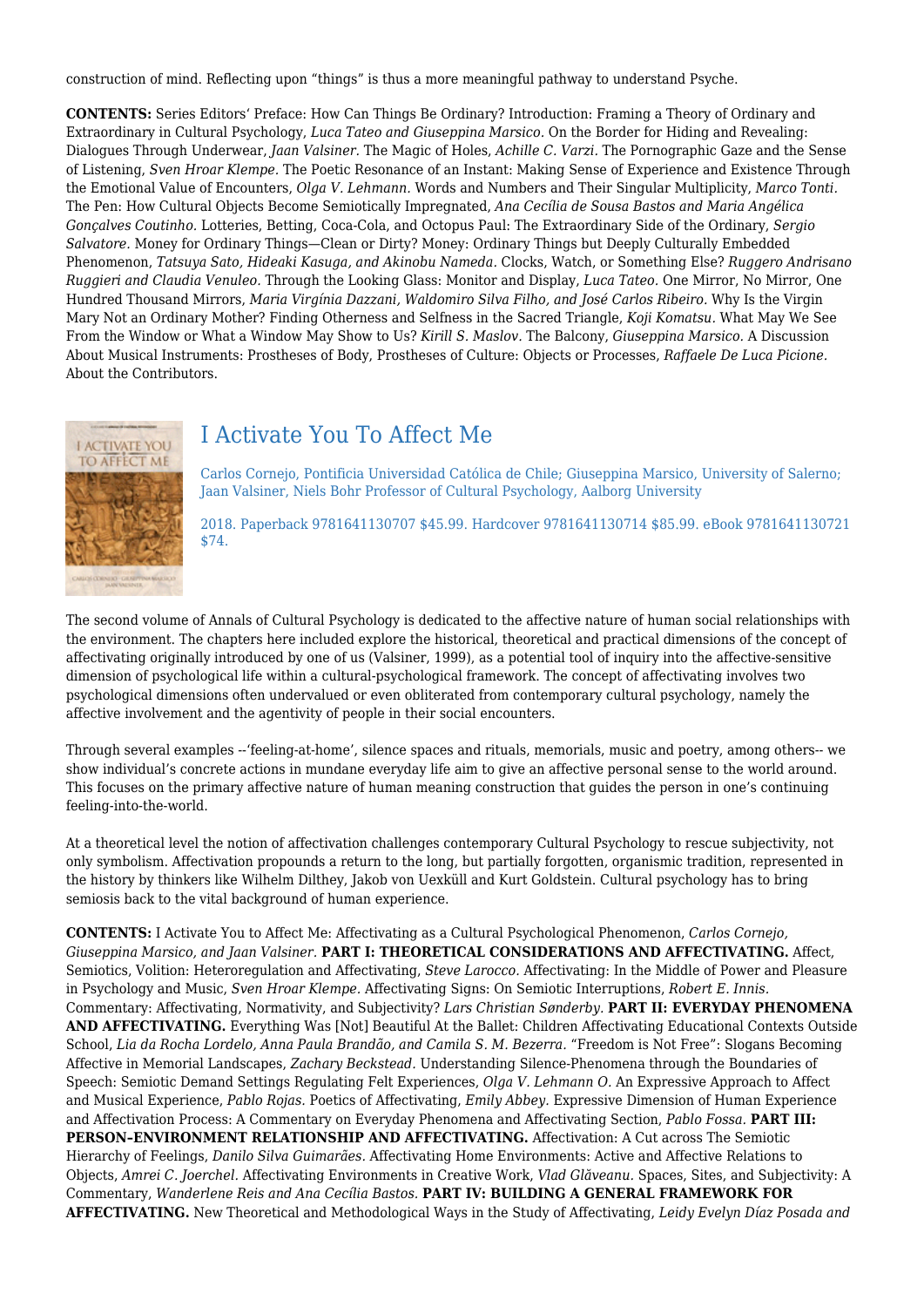*Lilian Patricia Rodríguez Burgos.* What is Affectivating? Elements for a Definition and Critical Comments for the Future, *Alaric Kohler.* Conclusions: Affectivation as a Return to Vitality, *Carlos Cornejo, Giuseppina Marsico, and Jaan Valsiner.* About the Editors. About the Contributors.



# Making Meaning, Making Motherhood

Kenneth R. Cabell, Clark University; Giuseppina Marsico, University of Salerno; Jaan Valsiner, Niels Bohr Professor of Cultural Psychology, Aalborg University; Carlos Cornejo, Pontificia Universidad Católica de Chile

2015. Paperback 978-1-68123-140-2 \$65.99. Hardcover 978-1-68123-141-9 \$95.99. eBook 978-1-68123-142-6 \$74.

This volume is the firstborn of the Annals of Cultural Psychology-- a yearly edited book series in the field of Cultural Psychology. It came into being as there is a need for reflection on "where and what" the discipline needs to further develop, in such a way, the current frontiers and to foster the elaboration of new fruitful ideas.

The topic chosen for the first volume is perhaps the most fundamental of all- motherhood. We are all here because at some unspecifiable time in the past, different women labored hard to bring each of us into this World. These women were not thinking of culture, but were just giving birth. Yet by their reproductive success—and years of worry about our growing up—we are now, thankfully to them, in a position to discuss the general notion of motherhood from the angle of cultural psychology. Each person who is born needs a mother—first the real one, and then possibly a myriad of symbolic ones—from "my mother" to "mother superior" to "my motherland". Thus, it is not by coincidence if the first volume of the series is about motherhood. We the editors feel it is the topic that links our existence with one of the universals of human survival as a species.

In very general terms what this book aims to do is to question the ontology of Motherhood in favor of an ontogenetic approach to Life's Course, where having a child represents a big transition in a woman's trajectory and where becoming (or not becoming) mother is heuristically more interesting than being a mother. We here present a reticulated work that digs into a cultural phenomenon giving to the readers the clear idea of making motherhood (and not taking for granted motherhood). By looking at absences, shadows and ruptures rather than the normativeness of motherhood, cultural psychology can provide a theoretical model in explaining the cultural multifaceted nature of human activity.

**CONTENTS:** Dedication. **Introduction to the Annals of Cultural Psychology.** The Focus of the Frontier in Cultural Psychology: Cultural Arenas for Better Understanding Meaning Making Processes, *Kenneth R. Cabell.* **Introduction to First Volume.** 1. Motherhood: A Cultural Arena for the Meaning-Making Process, *Carlos Cornejo, Jaan Valsiner and Giuseppina Marsico.* **Introduction to the Motherhood Project.** 2. Making Meaning, Making Motherhood: An Introduction to the Motherhood Project, *Ana Cecilia Bastos and Milton Almeida.* **A Personal Account of Motherhood.** 3. Motherhood and Becoming: The Construction of Motherhood Through Pregnancy and Birth, *Lilia Juarez.* **Motherhood, Metaphors, Models, and Methods.** 4. The Tree of Life Developmental Trajectory Model, *Sara Chaves.* **Building New Constructs: How Can We Create General Concepts from Particular Experiences?** 5. The Experiences of Women Who Become Mothers While Diagnosed With HIV: Conceptualizing the Isolation Cycle, *Renata Moreira da Silva.* 6. The Experience of Voluntary Childlessness: Conceptualizing a Semiotic Theory of Resistance in the Face of Strong Social Norms, *Sara Chaves.* 7. The Experiences of Mothers From the Railroad Suburb of Salvador-Bahia: Conceptualizing a Semiotic Theory of Protection and Empowerment in Adverse Conditions, *Lilian Perdigão Caixêta Reis and José Eduardo Ferreira Santos.* 8. Commentary: Beyond Stigma: Critical Approaches to Violations of the Motherhood Narrative, *Kathryn E. Frazier, Theresa E. Jackson and Heather Mangione.* 9. The Experiences of Women After the Early Loss of a Child: Conceptualizing a Semiotic Theory of Coping and Mourning, *Ana Clara Bastos, Brena Carvalho, and Marianna Medrado.* 10. The Experience of Recurrent Gestational Losses: Semiotic Strategies of Dynamic Self-Repair After Sequential Ruptures, *Vívian Volkmer Pontes.* 11. Signs of Confrontation: Ruptures in Family Dynamics and in the Education of Immigrant Mothers, *Maria Virgínia Machado Dazzani and Marilena Ristum.* 12. Commentary: Rupture and Maintaining of the Transition to Motherhood, *Yoriko Okamoto.* 13. The Experience of Maternal Participation in the Identity Dynamics of Intersexual Individuals: Conceptualizing a Semiotic Theory of Dynamic Gender Stability, *Ana Karina Canguçú-Campinho.* 14. Transitioning Between Personal and Collective Worlds: How Agency Emerges in the Transition to Motherhood, *Roberta Takei.* 15. "I-Mother the Caregiver": How a Strong Sign Persists Through Semiotic Self-Scaffolding Along Life Transitions, *Ana Cecília Bastos, Ana Karina Santos, Sandra Meneses and Julianin Araujo Santos.* 16. Manifold Catalyzers: Simultaneous Different Functions of Signs in the Systemic Causality Model, *Márcio Santana da Silva.* 17. Symbolic Motherhood: Exploring the Creation of Semiotic Binders that Integrate Personal and Collective Meanings, *Elsa de Mattos and Antônio Marcos Chaves.* 18. Commentary: On Catalysts, Binding, Synthesis, Integration, *Rafaelle De Luca Picione.* **Developing the Concepts Further: How Can We Synthesize Concepts to Construct a General Framework for Motherhood?** 19.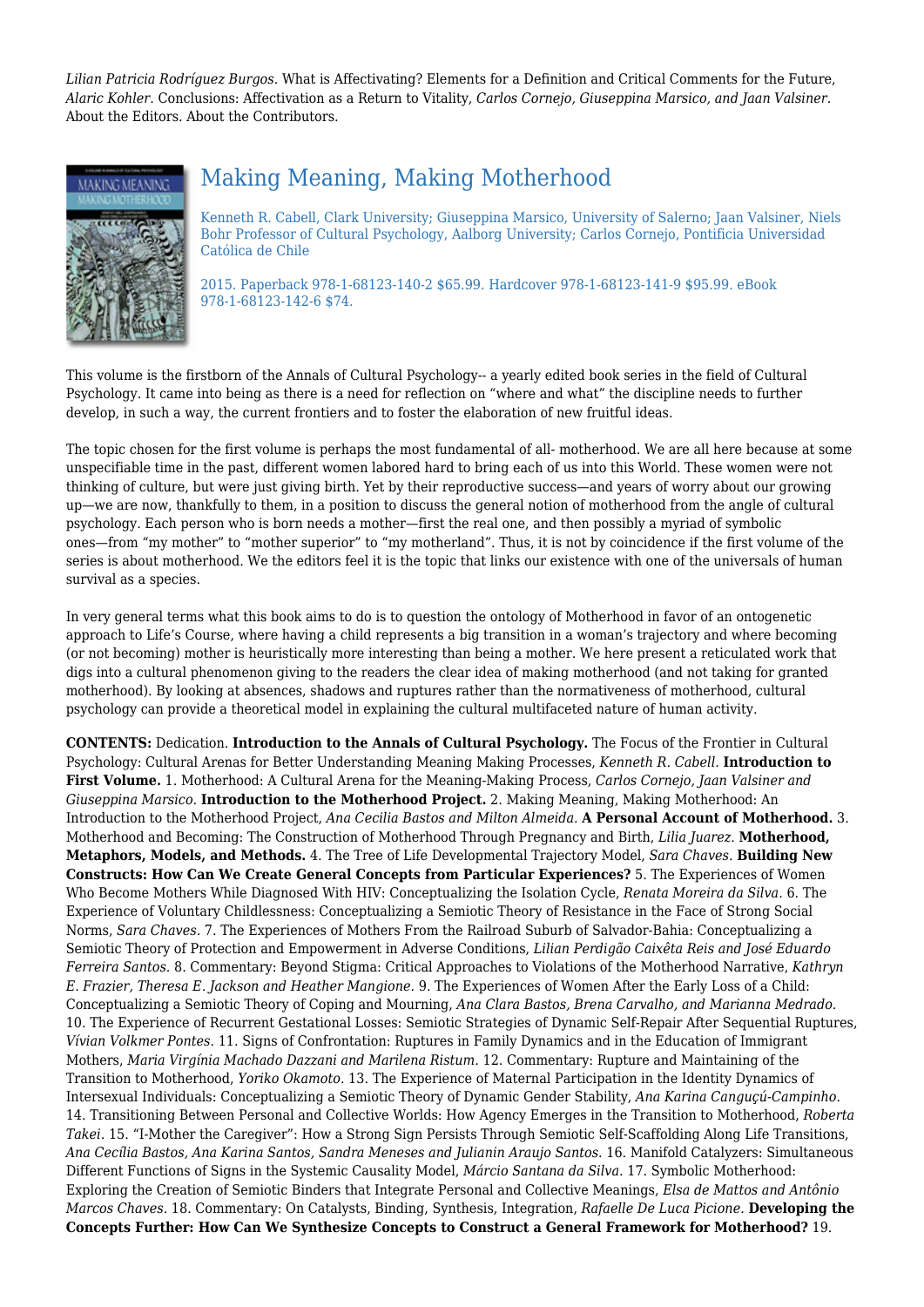Synthetic Commentary: Trajectories of Motherhood, *Tania Zittoun.* 20. Synthetic Commentary: Mothers and Others: The Cultural Construction of Obvious and Obscure Identities, *Nandita Chaudhary.* **General Conclusion.** Meaning Making and Motherhood: What Cultural Psychology Can Provide, *Carlos Cornejo, Jaan Valsiner and Giuseppina Marsico.* About the Authors.